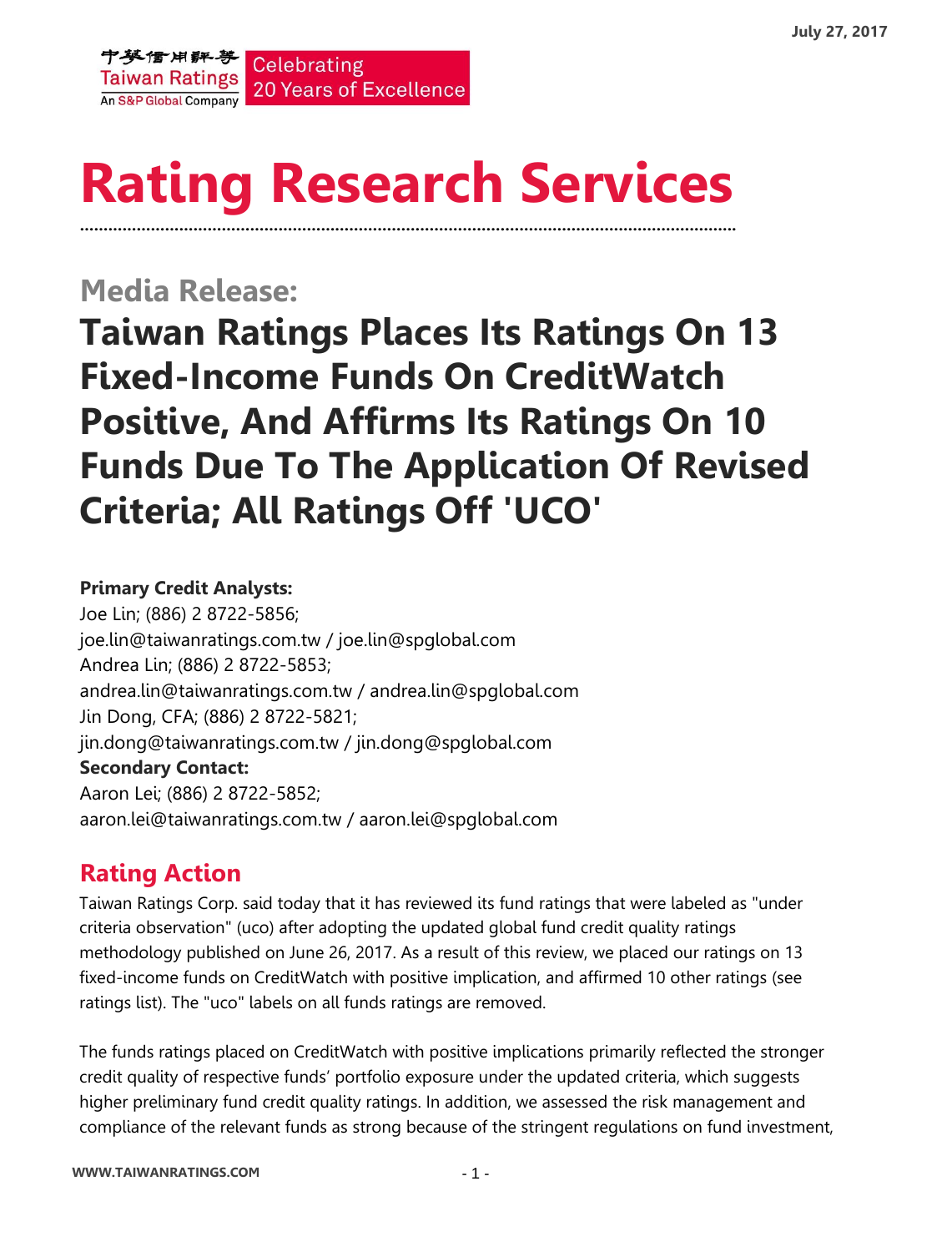as well as the prevention of conflict of interest, effective compliance and internal control framework, minimum risk management and disaster recovery preparation, and qualification on all related staff of the fund companies. Some fund houses also benefit from strong group support in risk management resource and oversight. These funds also generally have stable management that can maintain the fund's credit quality at a level without much fluctuation. We expect to resolve the CreditWatch status of these fund ratings within 90 days. The rating changes on these funds, if any, will be within two notches, subject to the fund manager's ability and willingness to maintain the fund credit quality in a higher rating level.

We affirmed all the ratings on the remaining funds. These funds have a comparable or slightly weaker credit quality in the portfolio exposure than the current ratings correlate with. However, these funds still demonstrate strong risk management and compliance as mentioned above. Some funds also benefit from stable management or their parent company's support that sustains the fund's credit quality at the level the ratings correlate with.

### **Related Criteria**

- Fund Credit Quality Ratings Methodology June 26, 2017
- Understanding Taiwan Ratings' Rating Definitions, www.taiwanratings.com Nov. 18, 2014

(Unless otherwise stated, these articles are published on www.standardandpoors.com, access to which requires a registered account)

## **Ratings List**

| CreditWatch Action |  |
|--------------------|--|

|                                                           | To               | From       |
|-----------------------------------------------------------|------------------|------------|
| <b>Capital Money Market Fund</b>                          |                  |            |
| Fixed-income Fund Credit Quality Rating                   | twAAf/Watch Pos  | twAAf      |
| <b>CTBC Hua Win Money Market Fund</b>                     |                  |            |
| Fixed-income Fund Credit Quality Rating                   | twAAf/Watch Pos  | twAAf      |
| <b>Eastspring Investments Well Pool Money Market Fund</b> |                  |            |
| Fixed-income Fund Credit Quality Rating                   | twAAf/Watch Pos  | twAAf      |
| <b>FSITC Money Market Fund</b>                            |                  |            |
| Fixed-income Fund Credit Quality Rating                   | twAAf/Watch Pos  | twAAf      |
| <b>FSITC Taiwan Money Market Fund</b>                     |                  |            |
| Fixed-income Fund Credit Quality Rating                   | twAAf/Watch Pos  | twAAf      |
| <b>Fuh Hwa Money Market Fund</b>                          |                  |            |
| Fixed-income Fund Credit Quality Rating                   | twAAf/Watch Pos  | twAAf      |
| <b>Invesco Taiwan Money Market Fund</b>                   |                  |            |
| Fixed-income Fund Credit Quality Rating                   | twAA+f/Watch Pos | twAA+f     |
| JP Morgan First Money Market Fund                         |                  |            |
| Fixed-income Fund Credit Quality Rating                   | twAA+f/Watch Pos | $twAA + f$ |
| Nomura Taiwan Money Market Fund                           |                  |            |
| Fixed-income Fund Credit Quality Rating                   | twAAf/Watch Pos  | twAAf      |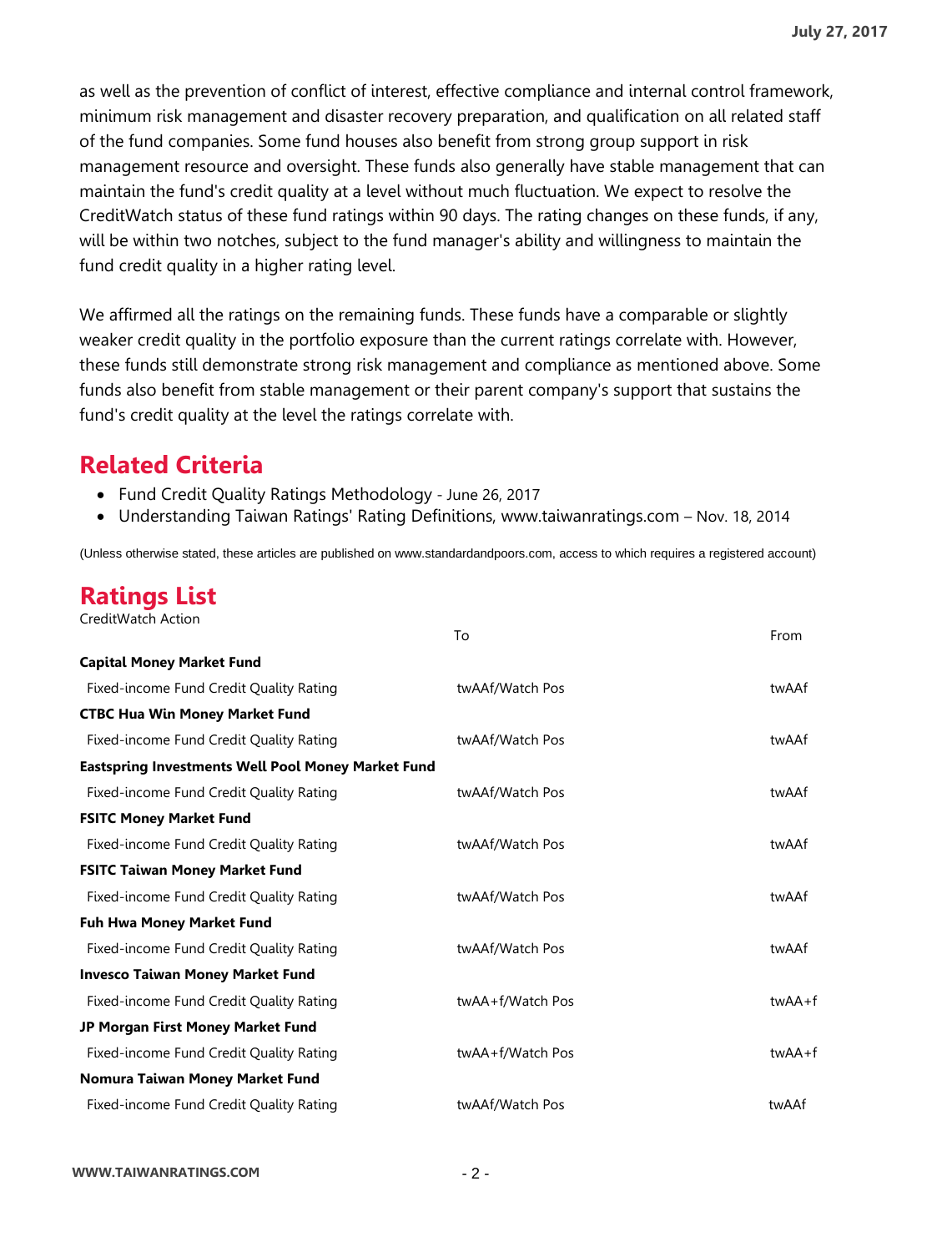| Prudential Financial Money Market Fund                                          |                 |       |
|---------------------------------------------------------------------------------|-----------------|-------|
| Fixed-income Fund Credit Quality Rating                                         | twAAf/Watch Pos | twAAf |
| <b>Schroder Taiwan Money Market Fund</b>                                        |                 |       |
| Fixed-income Fund Credit Quality Rating                                         | twAAf/Watch Pos | twAAf |
| <b>TCB Money Market Fund</b>                                                    |                 |       |
| Fixed-income Fund Credit Quality Rating                                         | twAAf/Watch Pos | twAAf |
| Yuanta Wan Tai Money Market Fund                                                |                 |       |
| Fixed-income Fund Credit Quality Rating                                         | twAAf/Watch Pos | twAAf |
| Ratings Affirmed                                                                |                 |       |
| Allianz Global Investors Taiwan Money Market Fund                               |                 |       |
| Fixed-income Fund Credit Quality Rating                                         | twAAf           |       |
| <b>BlackRock TWD Money Market Fund</b>                                          |                 |       |
| Fixed-income Fund Credit Quality Rating                                         | twAAAf          |       |
| <b>Cathay Taiwan Money Market Fund</b>                                          |                 |       |
| Fixed-income Fund Credit Quality Rating                                         | twAAf           |       |
| <b>Fubon Chi-Hsiang Money Market Fund</b>                                       |                 |       |
| Fixed-income Fund Credit Quality Rating                                         | twAAf           |       |
| Jih Sun Money Market Fund                                                       |                 |       |
| Fixed-income Fund Credit Quality Rating<br>Shin Kong Chi Shin Money Market Fund | twAAf           |       |
| Fixed-income Fund Credit Quality Rating                                         | twAAf           |       |
| <b>SinoPac TWD Money Market Fund</b>                                            |                 |       |
| Fixed-income Fund Credit Quality Rating                                         | twAAf           |       |
| <b>UPAMC James Bond Money Market Fund</b>                                       |                 |       |
| Fixed-income Fund Credit Quality Rating                                         | twAAf           |       |
| Yuanta De-Bao Money Market Fund                                                 |                 |       |
| Fixed-income Fund Credit Quality Rating                                         | twAAf           |       |
| Yuanta De-Li Money Market Fund                                                  |                 |       |
| Fixed-income Fund Credit Quality Rating                                         | twAAf           |       |